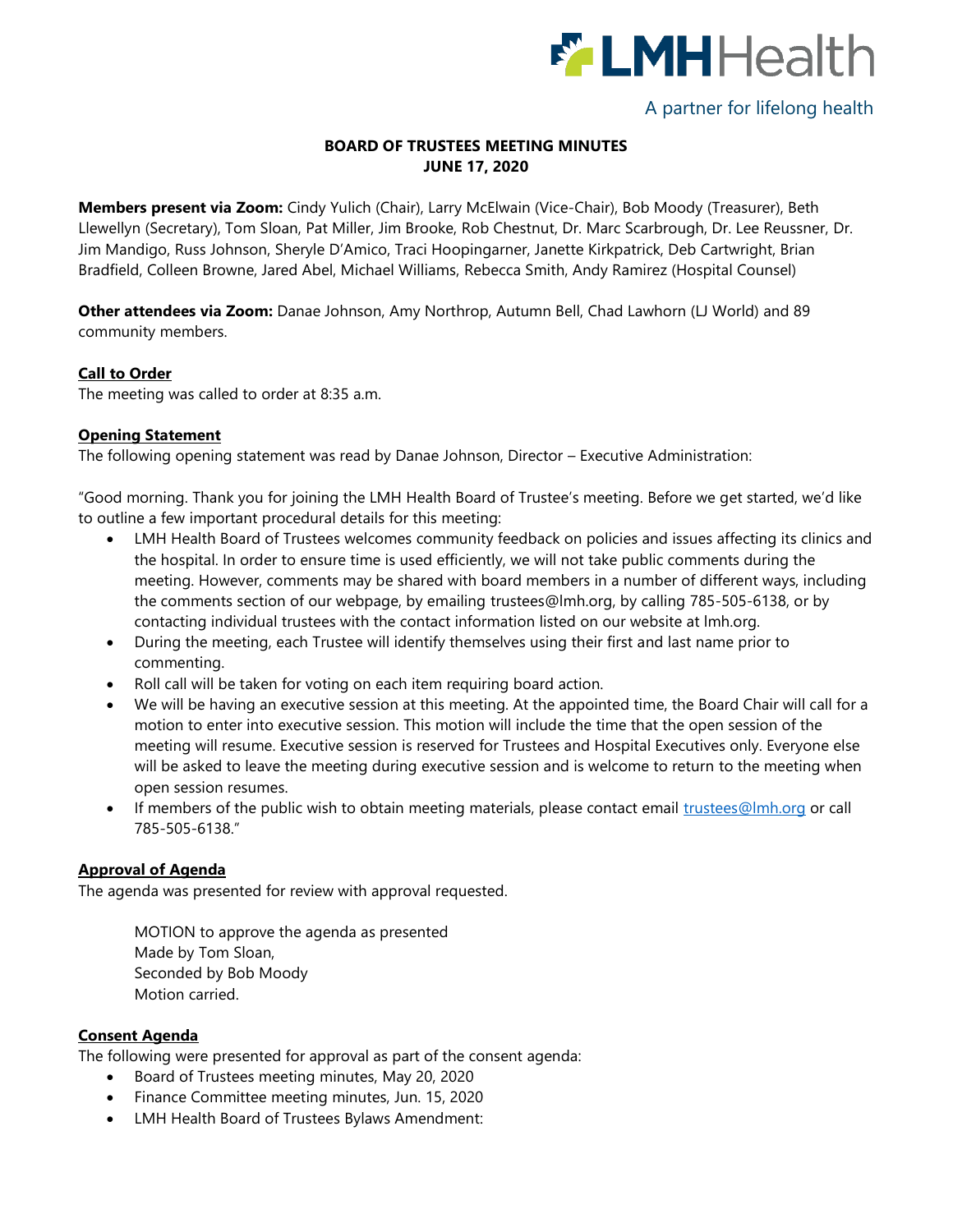

## **AMENDED AND RESTATED BYLAWS OF THE LAWRENCE MEMORIAL HOSPITAL BOARD OF TRUSTEES**

# **ARTICLE V COMMITTEES**

## **5.1 BOARD COMMITTEES:**

## 5.1-1C QUALITY COMMITTEE:

The Quality Committee shall consist of four (4) Trustees appointed by the Chairperson of the Board, the President and Chief Executive Officer, the Vice President of Nursing, the Associate Vice President -Clinical Excellence, Senior Nursing Executive, the Senior Clinical Excellence Executive, and the Medical Director of Quality Services and, if designated, an Advisor who is a licensed healthcare provider. The Chairperson of the Board shall appoint the chairperson of the committee and the committee shall meet regularly. The Quality Committee's purpose is to assist Hospital leadership in its efforts to improve patient care using available resources while remaining consistent with achievable objectives. The objectives of the Quality Committee are to measure, assess, and improve outcomes related to patient care and other important functions of the Hospital.

- General Medical Staff Bylaws Amendment:
- Medical Executive Commitee Approved: 2/11/2020
- General Medical Staff Approved: 4/18/2020

# **ARTICLE TEN: STUDENTS & RESIDENTS**

- $10.1$ Medical, dental, osteopathic, nursing, and physician assistant students and residents currently enrolled and in good standing at their respective accredited schools and programs may wish to gain practical clinical experience by working with a member of the Medical Staff in the member's office, as well as in the Hospital. The Hospital must have a current affiliation agreement in place with the relevant program. The student or resident will not be considered for Medical Staff membership or privileges, but will be supervised by an LMH Active Medical Staff member, a licensed Practitioner with appropriate clinical privileges that reflect the patient care responsibilities given to the student/resident. Students and residents working directly with patients in the Hospital must have their activities established in the following manner:
	- $10.1.1$ Students - The application for sponsorship of a student must be submitted by an Active Medical Staff member not on provisional status. The application should include duties and responsibilities proposed to be assigned. The student must not be considered an independent Practitioner with the ability to provide direct patient care such as writing orders and providing coverage in the absence of the sponsoring Practitioner. All orders, progress notes, histories, and physical examination reports must be countersigned by the responsible member of the Medical Staff. Orders will be countersigned or verbally authorized by telephone prior to execution. In the event that the sponsoring Practitioner is temporarily out of town or otherwise unable to attend to the Practitioner's duties, the Chief of Staff may approve alternate supervision.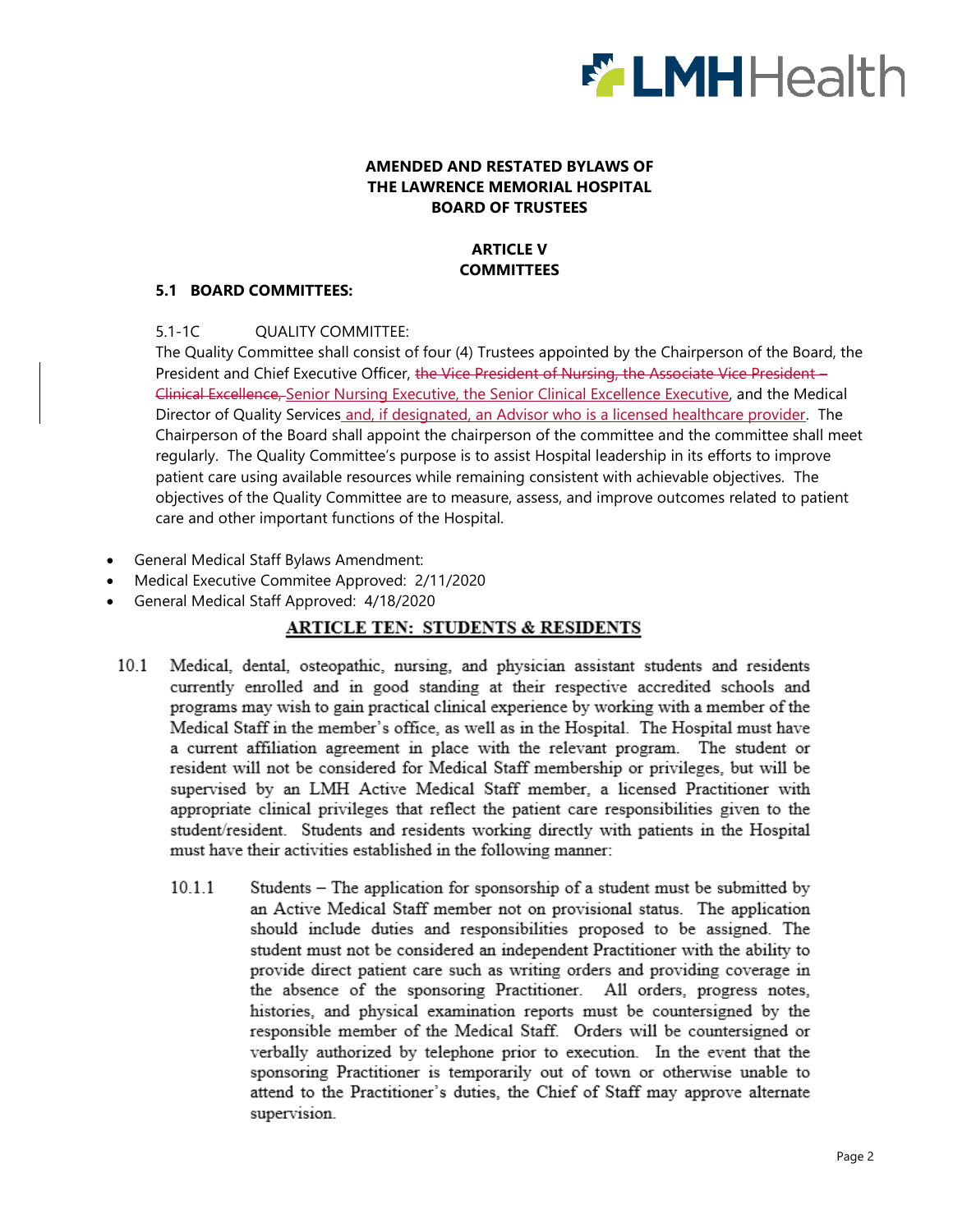

Add the following language: Sponsors and supervisors of students must be credentialed at LMH Health for at least 12 months prior to supervising a student. Exceptions may be approved by the Department Chief.

Medical Executive Committee recommendations:

#### **MEDICAL STAFF & ALLIED HEALTH PROFESSIONAL STAFF - New Appointments:**

**Benjamin Cross, MD** & **Brandon Ricke, MD** (Active Admitting; Emergency Medicine) – Initial appointment 6/17/2020 not to exceed 2 years.

**Alana Ryan, DO** (Active Admitting; Family Practice) – Initial appointment 6/17/2020 not to exceed 2 years. **Thomas Grillot, MD** (Active Admitting; Radiology) – Initial appointment 6/17/2020 not to exceed 2 years.

#### **MEDICAL & LMH EMPLOYEE/ALLIED HEALTH PROFESSIONAL STAFF – Reappointments:**

Jodie Barr, DO (Active Admitting; IM/Oncology) - Reappointment 7/1/20 not to exceed 2 years. **Michele Bennett, MD** (Active Admitting; OB/GYN) - Reappointment 7/1/20 not to exceed 2 years. John Clough, MD (Active Non-Admitting; Surgery/Spine) - Reappointment 7/1/20 not to exceed 2 years. **Darcy Conaway, MD** (Active Admitting; IM/Cardiology) - Reappointment 7/1/20 not to exceed 2 years. **Dale Denning, MD** (Active Admitting; Surgery/Vein) - Reappointment 7/1/20 not to exceed 2 years. **Brendan Farrell, DDS** (Active Admitting; Surgery/Oral Max.) - Reappointment 7/1/20 not to exceed 2 years. **David Fritz, MD** (Active Admitting; Surgery/Spine) - Reappointment 7/1/20 not to exceed 2 years. **Tyler Goetz, MD** (Active Admitting; Anesthesia) - Reappointment 7/1/20 not to exceed 2 years. **Chad Gustin, MD** (Active Admitting; Emergency Medicine) - Reappointment 7/1/20 not to exceed 2 years. **Phillip Harvey, DDS** (Consulting; Surgery/Oral Max.) - Reappointment 7/1/20 not to exceed 2 years. Jon Heeb, MD (Active Admitting; Surgery/Urology) - Reappointment 7/1/20 not to exceed 2 years. **James Herrin, MD** (Active Admitting; Emergency Medicine) - Reappointment 7/1/20 not to exceed 2 years. Kambrie Kato, MD (Consulting; Tele-Radiology) - Reappointment 7/1/20 not to exceed 2 years. **John Keller, MD** (Active Admitting; Surgery/Plastic) - Reappointment 7/1/20 not to exceed 2 years. **Douglas Klingler, MD** (Active Admitting; Surgery/Urology) - Reappointment 7/1/20 not to exceed 2 years. **Natalie Koedertiz, MD** (Active Admitting; Surgery/Ophthal.) - Reappointment 7/1/20 not to exceed 2 years. **Thomas Marcellino, MD** (Active Admitting; Family Practice) - Reappointment 7/1/20 not to exceed 2 years. **Mallory Martinez, MD** (Active Admitting; Anesthesia) - Reappointment 7/1/20 not to exceed 2 years. **Colleen Mathis, MD** (Active Admitting; Pediatric Hospitalist) - Reappointment 7/1/20 not to exceed 2 years. **Steve Myrick, MD** (Active Admitting; Surgery) - Reappointment 7/1/20 not to exceed 2 years. **Lorraine Nichols, DO** (Active Non-Admitting; Family Practice) - Reappointment 7/1/20 not to exceed 2 years. **Matthew Rendel, MD** (Active Admitting; Surgery/Spine) - Reappointment 7/1/20 not to exceed 2 years. **Scott Robinson, MD** (Active Admitting; Emergency Medicine) - Reappointment 7/1/20 not to exceed 2 years. **Stuart Thomas, MD** (Active Admitting; IM/Gastrointerology) - Reappointment 7/1/20 not to exceed 2 years.

#### **PRIVILEGE &/or STATUS CHANGES & RESIGNATIONS:**

**David Robbins, MD –** Active Admitting; IM/Cardiology – Requests privilege addition of "Cardiac Loop Recorder Implantation/Removal".

**Roger Dreiling, MD –** Active Admitting; IM/Cardiology – Resignation effective 7/31/2020 **Sabrina Prewett, DO –** Active Admitting; Emergency Medicine – Resignation effective 6/30/2020 **Charles Yockey, MD –** Active Admitting; IM/Pulmonology/Critical Care – Resignation effective 6/29/2020 **Kyle Miller, MD –** Consulting; Tele-radiology – Resignation effective 5/8/2020 **Max Pollock, MD –** Consulting; Tele-radiology – Resignation effective 6/1/2020 **Michael Whiteside, MD –** Consulting; Tele-radiology – Resignation effective 11/2/2019 **David Weiss, MD –** Consulting; Tele-psychiatry – Resignation effective 6/8/2020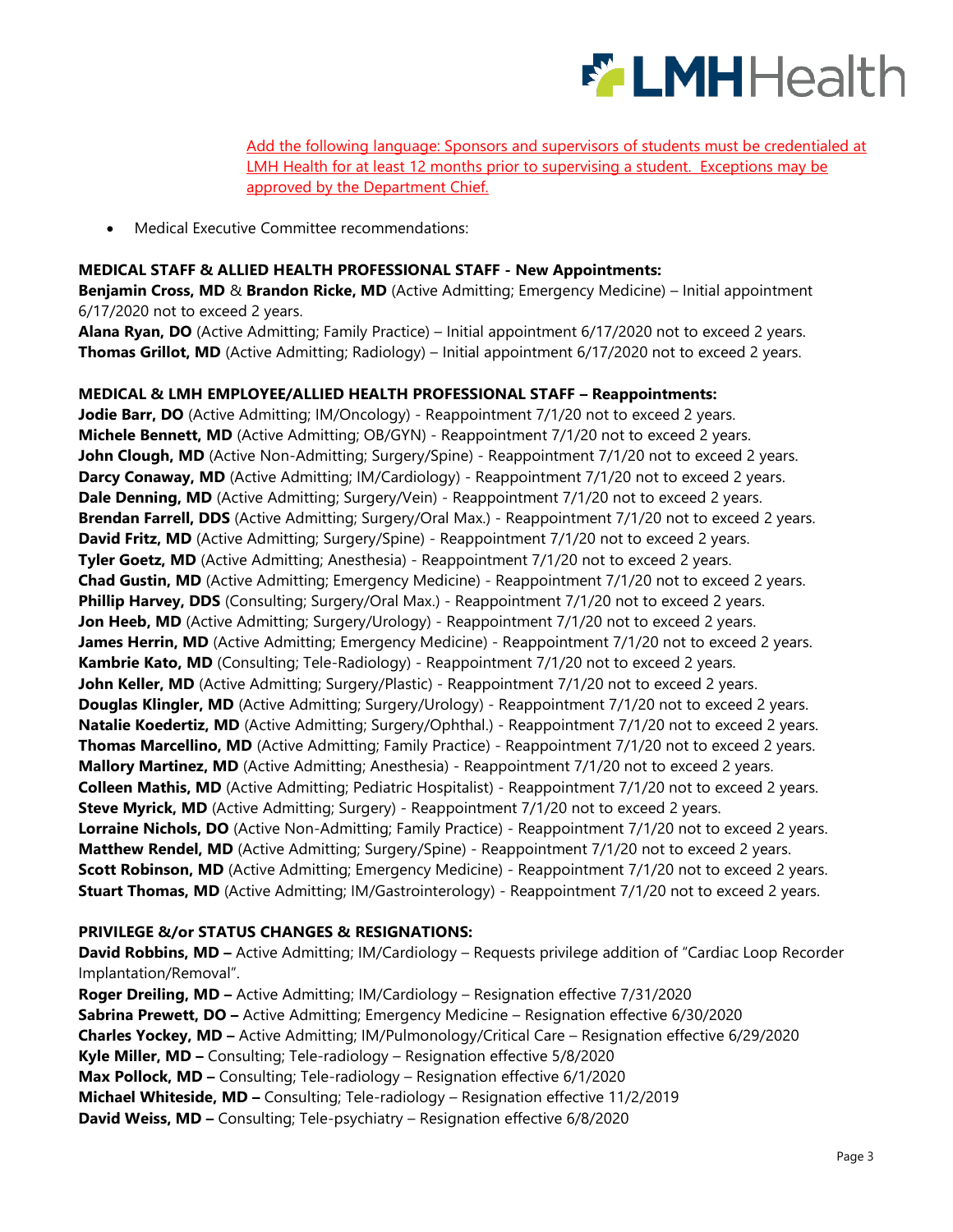

**Jennifer Kelley, Dental Assistant –** AHP; Legends Dental/Dr. Ryan Brittingham – Resignation effective 5/22/2020 **Vascular Surgeons: Richard Arnspiger, MD; Jenny Cho, MD; Byron DeCamp, MD; Kirk Hance, MD; & Axel Thors, DO –** Requests extending call exemption through 7/31/2020

MOTION to approve the consent agenda Made by Bob Moody, Seconded by Tom Sloan Motion carried

## **Chairperson of the Board Report**

 Cindy Yulich, Chair, spoke about the events around racial injustice that have been occurring in Lawrence and around the country. She reminded the Board of the hospital's abiding commitment as given by Elizabeth Watkins that "…no person shall be excluded on account of race, or physical, social or financial condition". Ms. Yulich urged the Board and hospital staff to "join [her] in committing to the hard, and potentially uncomfortable work, that is required in both our personal and our professional lives to meet this challenge. We must redouble our efforts and commit to each other that we can, and we will, do better."

#### **Chief of Staff Report**

• No report.

#### **CEO and Executive Team Report**

- **CEO Report:** Russ Johnson, President and CEO, reported on the following:
	- **Resuming services:** As a hospital, LMH Health has learned a lot about providing care during a pandemic, and our community has done an exceptional job of flattening the curve. The health of our community is LMH Health's top priority. Patients can be confident in resuming visits with their health care providers. LMH Health is committed to providing, high-quality care – wherever, whenever and however our patients need it.
	- **Looking ahead:** The steps LMH Health took to affirm our position as a leader in quality and affordable care over the past few years positioned the hospital positively in advance of COVID-19. The hospital showed improved financial performance in the early months of the year, and as we look ahead, many of the new initiatives are beginning to show solid return on investment. The hospital is prepared for a future of greater competition, lower cost and evolving patient expectations because we:
		- o Significantly built our physician enterprise and specialty care
		- o Expanded our ORs and building a new sterile processing center
		- o Provided emergency behavioral healthcare
		- o Increased our primary care access points with new locations (East and South)
		- o Broke ground on LMH Health West

In the last three years, we moved quickly and accomplished a great deal—all consistent with Destination Health, the hospital's strategic plan, and informed by changes in the market. LMH Health is strongly with a clear vision on the horizon. To ensure LMH Health's future success, we will continue innovating in patient care and engaging in strong fiscal stewardship.

#### **Lawrence Surgery Center:**

- o LSC is a 50/50 joint venture with LMH Health and several surgeons.
- o After the acquisition of OrthoKansas, and as part of a commitment to an expanded regional orthopedic center, LMH Health and OrthoKansas mutually committed to the development of a new facility.
- $\circ$  As plans for the West Campus facility came into focus, LMH and OrthoKansas decided to invite the Lawrence Surgery Center to occupy the new surgical space at West.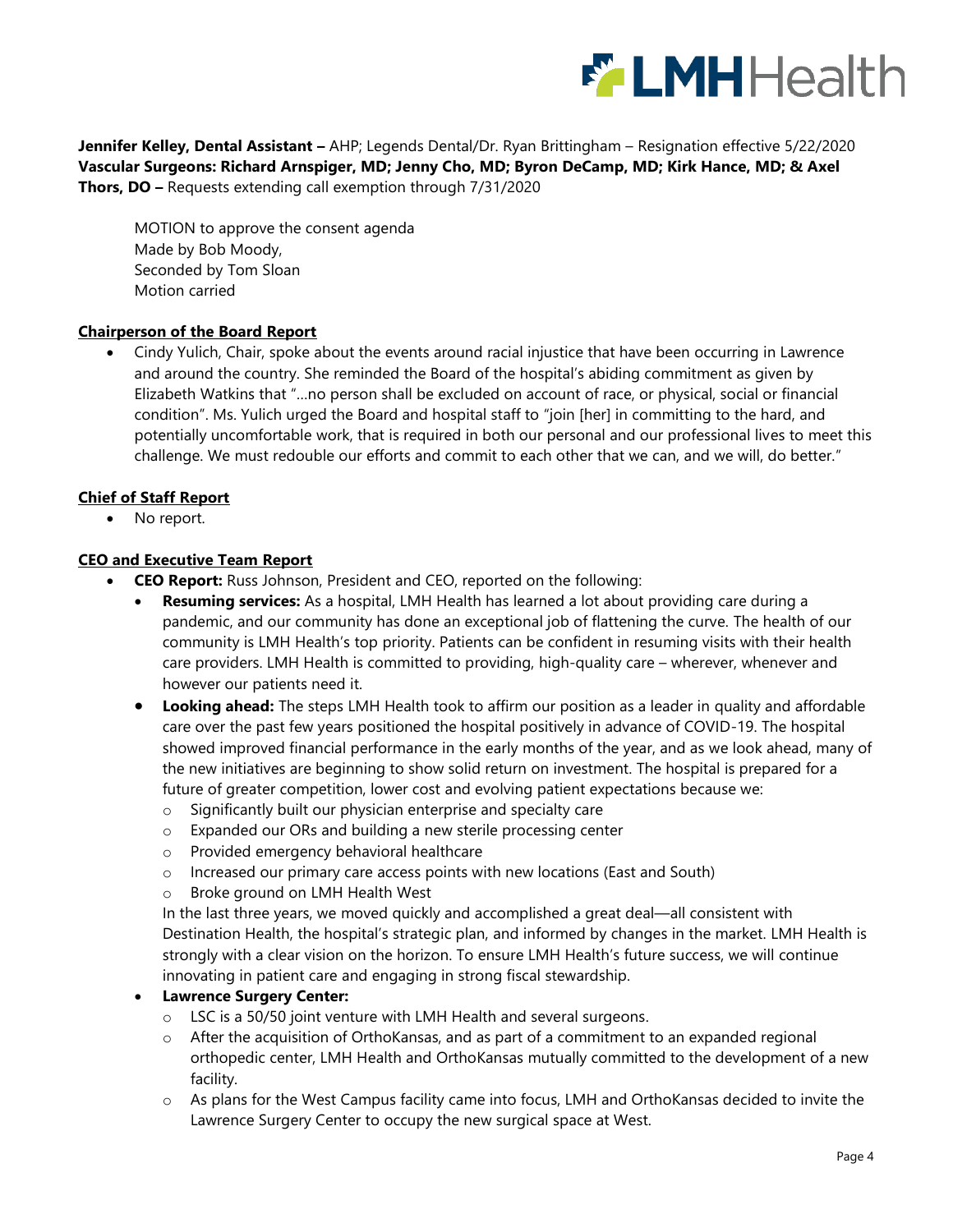

- o The negotiations started with high-level proposals that included:
	- Moving the entire surgery center to west
	- **Developing two separate surgery centers**
	- **EXECUTE:** Leaving the ASC at current location
- o Pro formas were developed based on assumptions of volumes and expenses for all three scenarios.
- $\circ$  A small group of surgeons then evaluated and presented the findings to the entire investment team. The results showed that the best path forward was to move the surgery center.
- o LMH proposed a new equity structure that would result in LMH having a majority equity position, but a 50/50 governance role.
- o A letter of understanding between LMH and the investors was developed and signed in late 2018 that detailed that LSC's intention to move to LMH Health West, the ability for LMH to own greater than 50% of the business and LMH's willingness to allow LMH-employed surgeons to operate at the new center.
- $\circ$  The next steps involved deciding the final ownership percentage, fair market value rate for the equity purchase, the controlling interests LMH would have and how the surgery center would be able to recruit new surgeons into the new surgery center through future ownership.
- $\circ$  This process took the majority of the next 12 months and involved numerous negation sessions, financial valuation, legal expertise, and many iterations of plans and proposals.
- $\circ$  Early in 2020, the surgeon investors came to a consensus with LMH on the final ownership percentages and the fair market value of the equity transaction.
- o Over the last three months, legal counsel has worked to finalize legal documents.
- o Next steps are:
	- Finalize legal documents with signatures and execute the share transaction.
	- **Occupy LMH Health West.**
	- **Present a prospectus to new surgeons interested in operating and potentially owning in the** new surgery center.

## **Hospital-based contracts:**

- o LMH has had a 26-year long relationship with Dr. Robinson and LEMA. These contracts have been in place for many years and needed to be reviewed as part of the normal contract review process.
- $\circ$  Upon reviewing the existing contract, it was apparent that it was not sustainable and if it stood as is, LMH's ability to operate effectively would be at risk.
- o During the review market data, national and regional benchmarks, OIG guidance were analyzed. LMH's own processes and systems as well as best practices in the market were reviewed. Based on this research, a review was not only prudent, it was imperative.
- $\circ$  With that in mind, the decision was made to request proposals from not just LEMA, but two additional, highly-qualified provider staffing firms in the area with the goal of ensuring the long term stability of this hospital.
- $\circ$  LMH sought to honor our collegial relationships at the outset—the physicians involved are friends, neighbors, colleagues and trusted partners.
- $\circ$  LMH made a commitment to navigate the process with fairness, equity and transparency.
- o The overall goal was to minimize disruption to our clinicians; we would like to keep our clinicians here and build a sustainable model for practice and delivery of care.
- $\circ$  As the three companies were interviewed, a matrix was developed to in order to help compare their proposals. This matrix consisted of over 30 data points.
- o The resulting recommendation was based on these key factors:
	- Resources needed to change processes /service depth and breadth of operational expertise
	- Leadership both short term and long term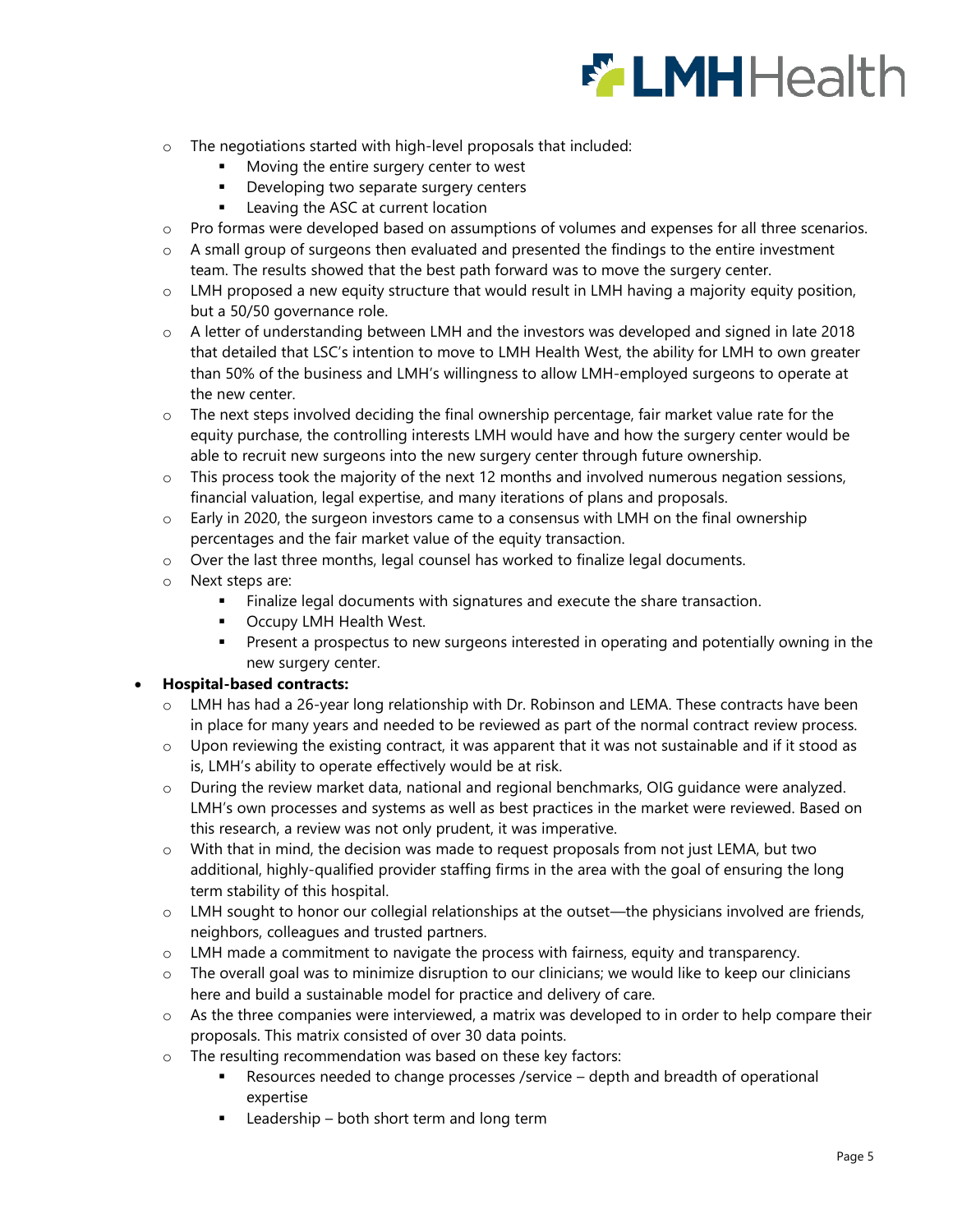

- Billing and coding management scope of current collection capability and needed changes
- Physician considerations (coverage, training, responsibilities)
- Community perception Understanding the risks and concerns for making change
- Cost of service savings of over \$5M over three years

## **Open Discussion**

- Pat Miller, Trustee, shared how she is working to check her implicit biases. She expressed her appreciation of the work the hospital is doing in this area.
- Dr. Lee Reussner, Trustee Advisor, and Dr. Marc Scarbrough, Trustee, offered their perspectives on the review of the hospital-based contracts. A lengthy discussion followed about their concerns.

## **Executive Session**

 Motion was made to recess into executive session to discuss with counsel the operating and purchasing agreements for the Lawrence Surgery Center and legal issues related thereto as authorized by Sections 75- 4319(b)(2) of the Kansas Open Meetings Act which authorizes consultation with the hospital's attorney on matters deemed privileged by the attorney-client privilege with the open meeting reconvening at 10:45 am.

> MOTION made by Bob Moody, Seconded by Tom Sloan. Motion carried.

- Motion was made to extend executive session with the open meeting reconvening at 10:50 am. MOTION made by Bob Moody, Seconded by Rob Chestnut. Motion carried.
- Motion was made to extend executive session with the open meeting reconvening at 11:00 am. MOTION made by Bob Moody, Seconded by Rob Chestnut. Motion carried.

## **Executive Session**

 Motion was made to recess into executive session to discuss with counsel the terms of a professional services agreement for emergency and hospitalist services as well as legal issues surrounding provider engagement as authorized by Sections 75-4319(b)(2) of the Kansas Open Meetings Act which authorizes consultation with the hospital's attorney on matters deemed privilege with the open meeting reconvening at 11:30 am."

> MOTION made by Bob Moody, Seconded by Rob Chestnut. Motion carried.

- Motion was made to extend executive session with the open meeting reconvening at 12:00 pm. MOTION made by Bob Moody, Seconded by Rob Chestnut. Motion carried.
- Motion was made to extend executive session with the open meeting reconvening at 12:15 pm. MOTION made by Bob Moody,